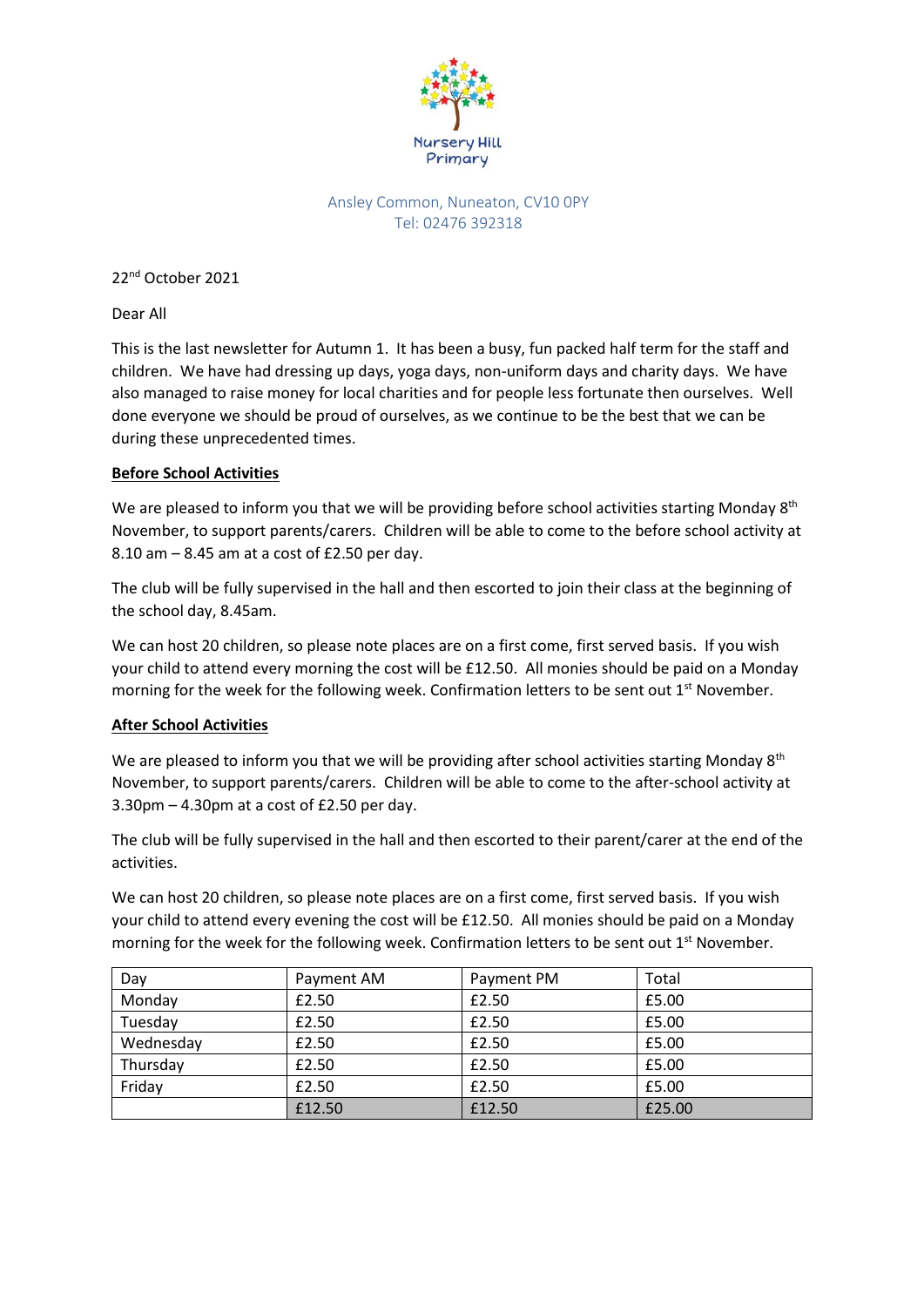### **Secondary School Applications**

Year 6 parents/carers, please note that 31<sup>st</sup> October is the deadline for parents/carers to submit their 2022 entry to secondary school applications.

## **Expectations Videos**

We will be publishing expectations videos week beginning 1<sup>st</sup> November, please keep a look out for more information.

## **School Photos**

The children have brought their school photo proofs home today, if you would like to place an order please do so directly online, www.jssp.co.uk or over the phone 01773 717984 by 1<sup>st</sup> November 2021.

## **Little Amal**



In assembly today we talked about Little Amal, a 3.5 metre-tall puppet of a young refugee girl, created by the acclaimed Handspring Puppet Company. The puppet represents all displaced children, many separated from their families, Little Amal will have walked across Turkey, Greece, Italy, France, Switzerland, Germany, Belgium and the UK, heading for a finale event in Manchester, England in November 2021. She will travel a

remarkable 8,000km in total, celebrating the power of art and shared humanity wherever she goes.

At this time of unprecedented global change, The Walk is an artistic response: a cultural odyssey transcending borders, politics and language to tell a new story of shared humanity – and to ensure the world doesn't forget the millions of displaced children, each with their own story.



On Wednesday 27<sup>th</sup> October 'Little Amal' will be walking through Coventry town centre at 3pm. On Thursday 28th October 'Little

Amal' will begin in Central Square Birmingham and making its way towards Erdington Library. The Kaleidoscope event and Little Amal visit is free to attend and open to local adults and children of all ages.

#### **Black History Month**

As you will be aware Black History Month is celebrated in October, the children have enjoyed many activities such as African drumming. Nursery Hill Primary School is a diverse school and teachings will always reflect many cultures. The first week of November we will be extending our celebration of Black History month with Bollywood dancing on Monday  $1<sup>st</sup>$  November, your child will need to wear their PE kit on this day. African story telling will also be held on this day.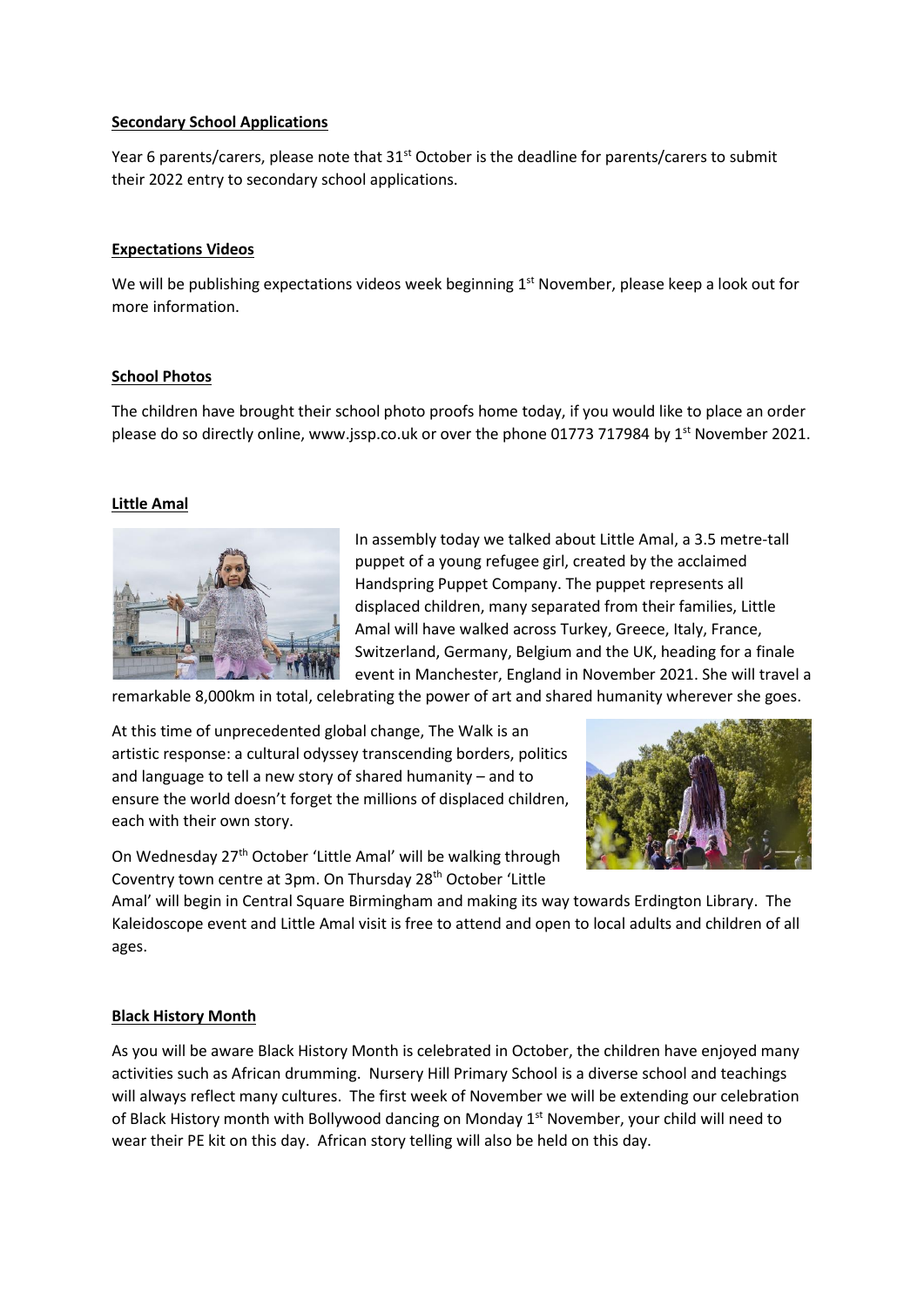### **Guy Fawkes Bonfire Banquet**



Friday 5<sup>th</sup> November we are having a special lunch time menu

#### **Spooky-Wooky**

Thank you to all families that took part in the spooky-wooky week. The children have had the best time dressing up, attending the school disco, face painting and pumpkin carving. We had some fantastic pumpkins in school. As the pumpkins are a fantastic source of food to wildlife all remaining pumpkins will be taken to our field to provide food through the autumn, feeding existing wildlife and attracting new.

Well done to the winners of the pumpkin competition, they are:



#### **School Council**

The children all had the opportunity to apply for the role of school councillor. Each child wrote their own manifesto which was read out to the rest of the class. Everyone then voted for the person they wanted to be councillor for their class. The results are in and I am pleased to confirm:

> Paisley – Year 1 Maddison - Year 2 Emily – Year 3/4 Chanel – Year 5 Amelia – Year 6